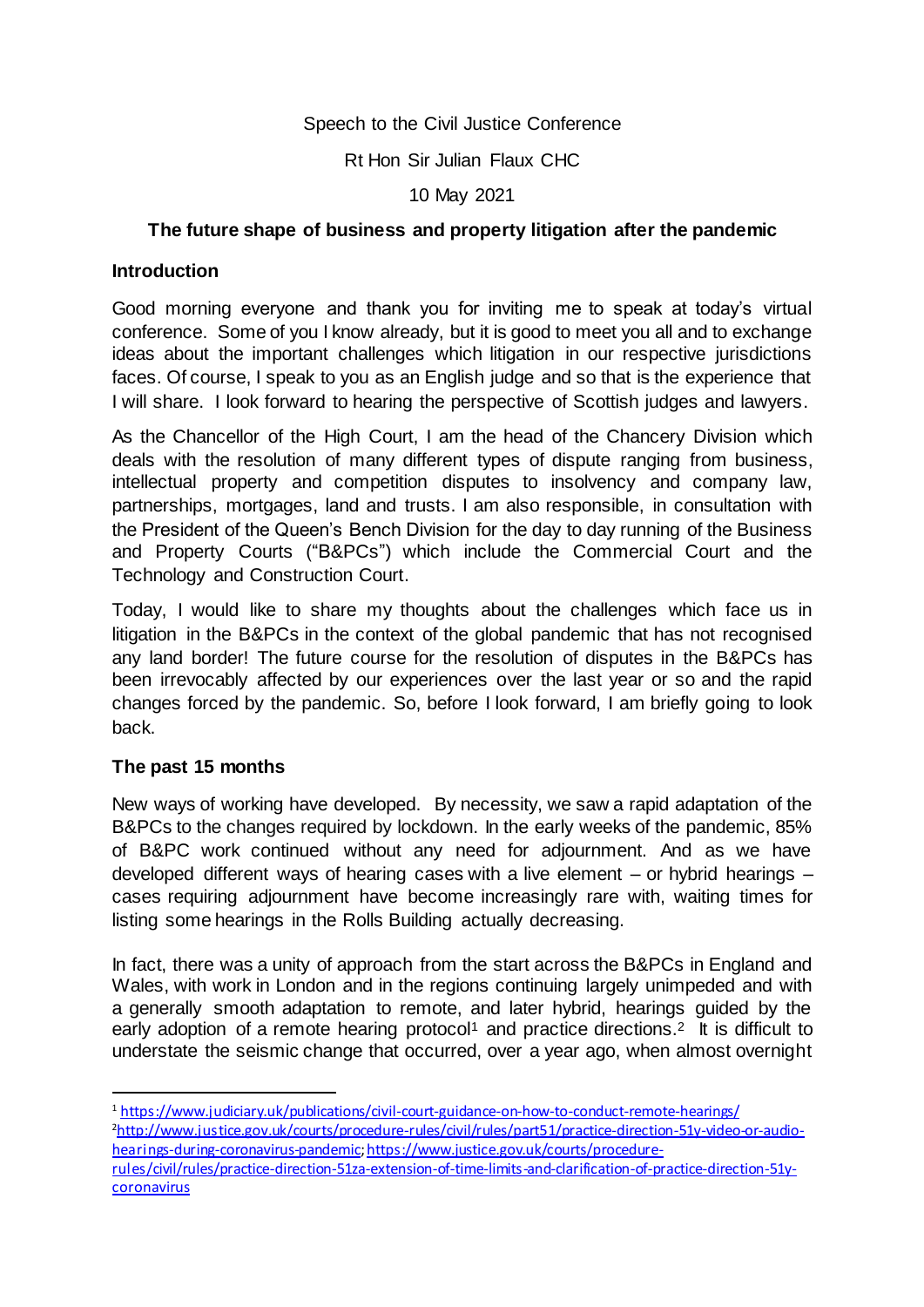we moved from in person hearings to remote hearings and from predominantly paper bundles to electronic files. Our experience – and I am sure yours too – has been that practitioners have played a large and important part in that and in helping to maintain the provision of the highest quality of legal services in the most difficult and uncertain of circumstances. Likewise court staff who have to adapt to these changes, often at short notice.

A new etiquette has quickly emerged in hearings with a remote element. Within a few weeks, judges adapted their introductions. We acknowledged that video conferencing felt informal, but emphasised that a virtual court was still a court and that all those present should behave accordingly. Some judges continued to wear robes for the same reason. Sometimes referring to the principle of open justice, we have explained that links to the open hearing had been provided to members of the public and press but on the basis that they still comply with the rules applicable to hearings in court. Attendees are reminded that recording or taking photographs of the proceedings is prohibited. That introduction has also often become the place to ask for tolerance when faced with inevitable technical hitches.

As it has turned out, the main change in the judicial approach to B&PC hearings since those first weeks has been in our confidence that the system will work properly. In the early days, we were in uncharted territory and did not know to what extent the technology and format would work or prove sufficient. There is a higher degree of confidence now that it will. Technical glitches occur, but are relatively uncommon. And the frustrations that one encounters during a remote hearing are often similar to or the same as would have emerged in court.

However it is clear that even if a remote hearing is a more efficient way of justly and fairly resolving a dispute, it has its price. The infrastructure – screens, bandwidth, and cameras – needs to be in place, and even if it is, conducting remote hearings is more tiring for all concerned. We have, in the past, done it, and done it well, but at some personal cost. These impacts have been felt far beyond the judiciary, and I am sure we all have a story to tell of the difficulties of working remotely. I think many of us, judges and lawyers alike, have been working at a pace and intensity greater than before. I have been struck by the experience of our district and circuit judges during conversations I have had with the regional B&PC centres. The impact of the transition to remote hearings has not been felt evenly across all levels of the judiciary in England and Wales, and has further compounded the heavy workload of our district judges who are often having to manage a full day's list of hearings in family and lower-value civil work with minimal administrative support. To continue to work in that manner is unsustainable and raises important questions about well-being.

## **Trials in future**

During the pandemic trials have continued in the B&PCs, albeit to a large extent remotely or on a hybrid basis, with some advocates or witnesses in Court and others via video link or a virtual platform. As restrictions are hopefully lifted and courtrooms can return to something resembling normality, an issue which will undoubtedly arise is the extent to which we as judges should permit evidence to be given remotely using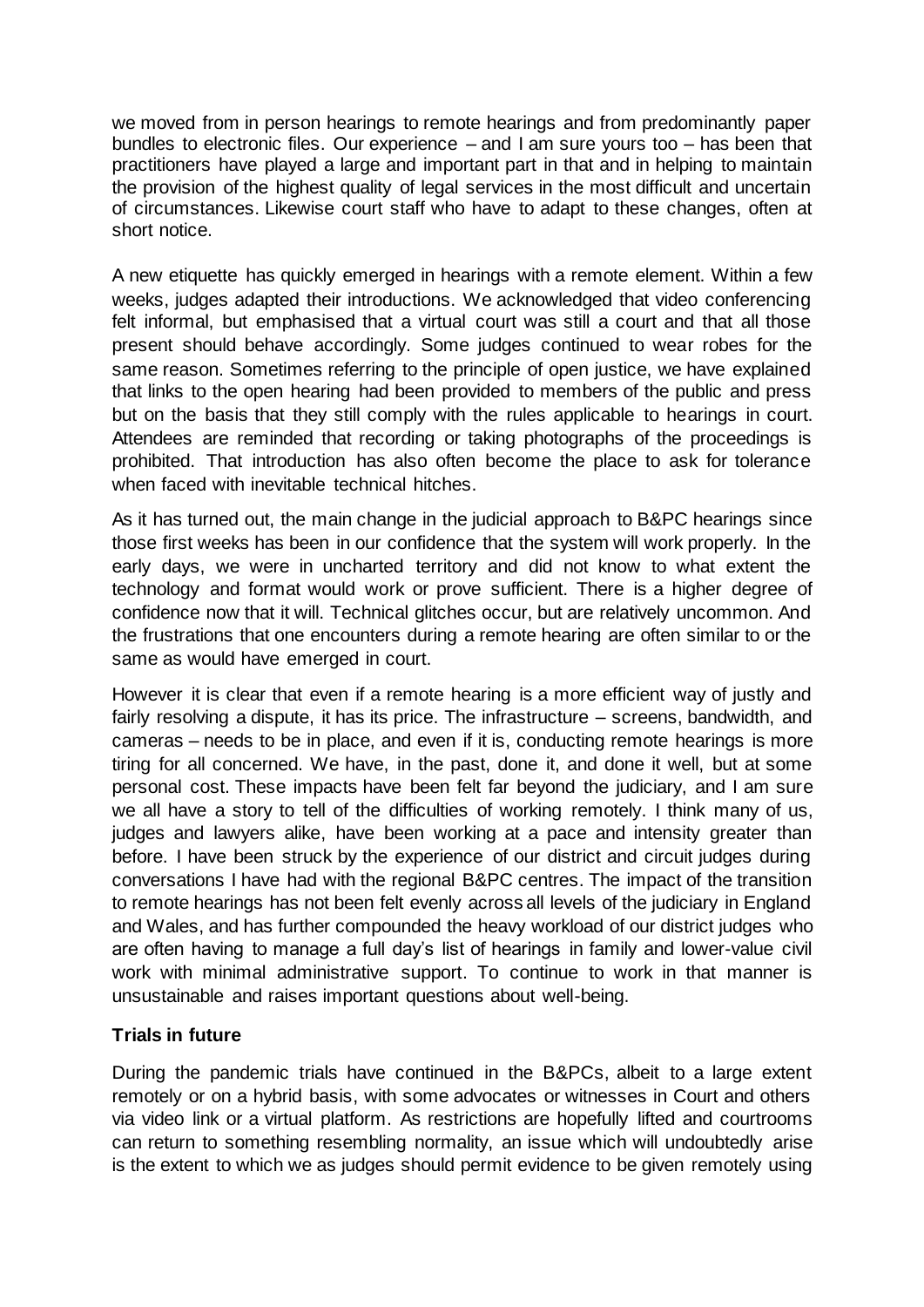these methods. In the B&PCs for some years, we have adopted a flexible approach and, using the powers in CPR 32.3, allowing witnesses from abroad, who could not for some good reason come to London to give evidence, to give their evidence over videolink. However, during the pandemic, this has obviously expanded to many if not most witnesses giving evidence remotely, not just from abroad but from within the UK. When restrictions have been lifted, it seems likely that there will continue to be pressure from parties for some witnesses to give evidence remotely, even when the witness in question is within the jurisdiction.

The extent to which a judge accedes to such an application will be a matter of judicial discretion, but it might be helpful to devise some criteria which judges can use to assess such applications. One possible criterion concerns the assessment of witness credibility. Before the pandemic, I would say that the generally held view and belief was that it was not easy to assess the credibility of a witness remotely, but a number of recent decisions suggest that the position may be more nuanced.

A recent example of a (five week) fully remote trial that worked well from the perspective of the judge, is found in *Re One Blackfriars Ltd* [2021] EWHC 684 (Ch) where it was said that the judge's ability to assess the reliability or credibility of the evidence was not in any way diminished during a fully remote trial<sup>3</sup>. The judge (a Deputy High Court Judge) noted that his view of most of the witnesses was confined to their head and shoulders. This meant he was less able to see their full body language and demeanour. However, he found that this was not a significant disadvantage. It is worth quoting what he said about this:

"*I did not feel in any way disadvantaged in my ability to assess the reliability or credibility of the oral witness evidence. If anything, the opposite was the case. The engineer host provided by Sparq not only ensured that the internet connection was sufficiently good and stable to enable remote cross-examination (well before the witness appeared) but also helped to ensure that the witness was generally positioned at a reasonable distance from the camera and in optimal light conditions. The result was in most cases as if I were sitting about 1.5 metres directly opposite both the witness and the cross-examining advocate with the trial bundle open in front of me. This permitted me to follow the ebb and flow of a cross-examination very well. If anything, I was in a better position to observe the witness's reaction to the questions and documents being put to them than if the trial had taken place in a traditional court room. In a typical Rolls Building court room, I would have been positioned behind a bench looking for the most part at the side of the witness's head from a distance of three or four metres while her or she either looked down into a paper trial bundle or at cross-examining counsel.*"

In *A Local Authority v Mother & Ors* [2020] EWHC 1086 (Fam) Lieven J considered whether to hold a fact-finding hearing remotely or not in light of the Covid pandemic.

 $\overline{a}$ 

<sup>3</sup> *Re One Blackfriars Ltd* [2021] EWHC 684 (Ch) (23March 2021) per Deputy High Court Judge John Kimbell QC at [20]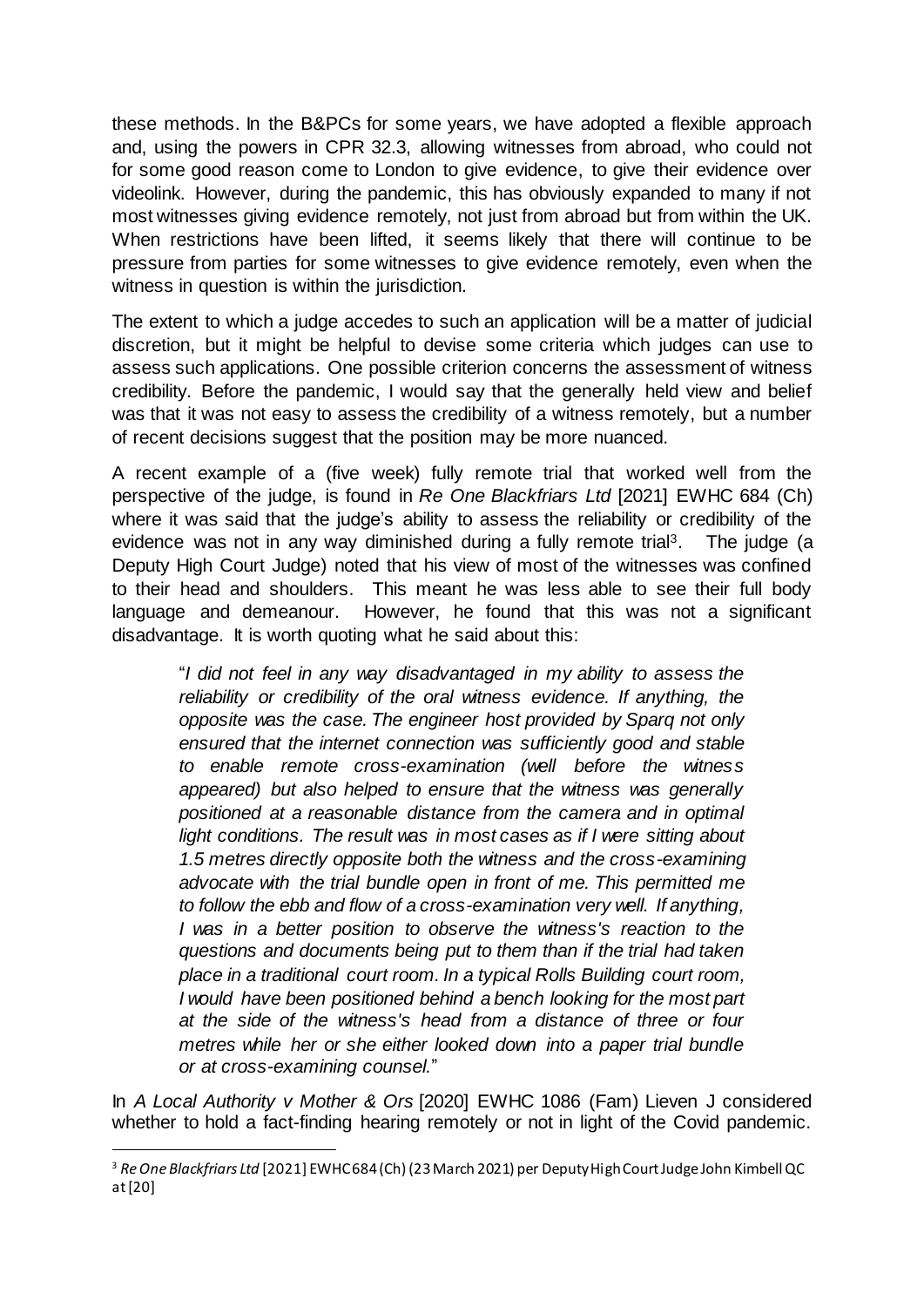She said that "having considered the matter closely, my own view is that it is not possible to say as a generality whether it is easier to tell whether a witness is telling the truth in court rather than remotely."<sup>4</sup>

I read with interest the Outer House decision of *YI against AAW*5, where the judge said "*It was submitted on behalf of the defender that it would be particularly difficult to assess credibility of the parties and their witnesses in this case because the proof had*  been conducted remotely on video screens. While there were some technical *difficulties from time to time with witnesses' wireless connectivity and/or sound quality, I have no hesitation in rejecting that submission*."

These are examples in each of our jurisdictions of judges who are clear that their ability to assess the credibility of a witness giving evidence remotely is not impeded. However, my own view is that this is only part of the picture. Particularly in cases which involve what is sometimes called hard swearing, acute conflicts of oral evidence, or cases of fraud, it seems to me that attendance of witnesses at court remains an important aspect of the administration of justice. There is an issue here of what might be called, I hope not pompously, the authority or solemnity of the court, which also corresponds with what Lord Pentland describes in his talk as the court as "*place*".

This view, that there are certain categories of case where an in-person hearing with witnesses giving evidence in court is what the interests of justice require, is borne out by the recent decision of the Court of Appeal in *Bilta v TFS* [2021] EWCA Civ 221, which ruled that the key factor in deciding whether to adjourn a case because a party or major witness would not be available was whether a refusal to do so would lead to an unfair trial. The judgment described hearings concerning allegations of dishonesty as 'paradigm examples' of cases where live cross examination would assist the trial judge. The first instance decision in that case also includes helpful guidance by Marcus Smith J on the factors to be taken into account by parties seeking to agree directions for trial while social-distancing measures remain in place. They include the importance and nature of the issue (whether interim or final), whether there is a need for urgency, whether the parties are legally represented and a lay party's ability to engage with the remote process and the source of evidence such as whether it is written or oral, expert or lay and the extent to which it is contested.<sup>6</sup> Those all seem to me to be important factors or criteria to be considered by a judge in determining in future whether a hearing should be remote or in person.

One view which I have heard from certain judges is that enabling witnesses to give evidence remotely from home means that they are more relaxed and at ease giving their evidence, which in turn improves the quality of the evidence. That is all very well, but in a sense, it overlooks that the purpose of live evidence with cross-examination is not to make the witness feel more at ease, but, so far as possible, to arrive at the truth about the particular dispute. It also overlooks that not all witnesses come from homes where they can feel at ease. Surely the future should not involve the repetition of one instance of which I was informed, of a witness giving his evidence over his

 $\overline{a}$ <sup>4</sup> *A Local Authority v Mother & Ors* [2020] EWHC 1086 (Fam) (5 May 2020) per Lieven J at [27]

<sup>5</sup> *YI v AAW* [2020] CSOH 76 per Lady Wise at [44]

<sup>6</sup> *Bilta (UK) Ltd (in liquidation) v SVS Securities*[2021] EWHC 36 (Ch) at [14(3)]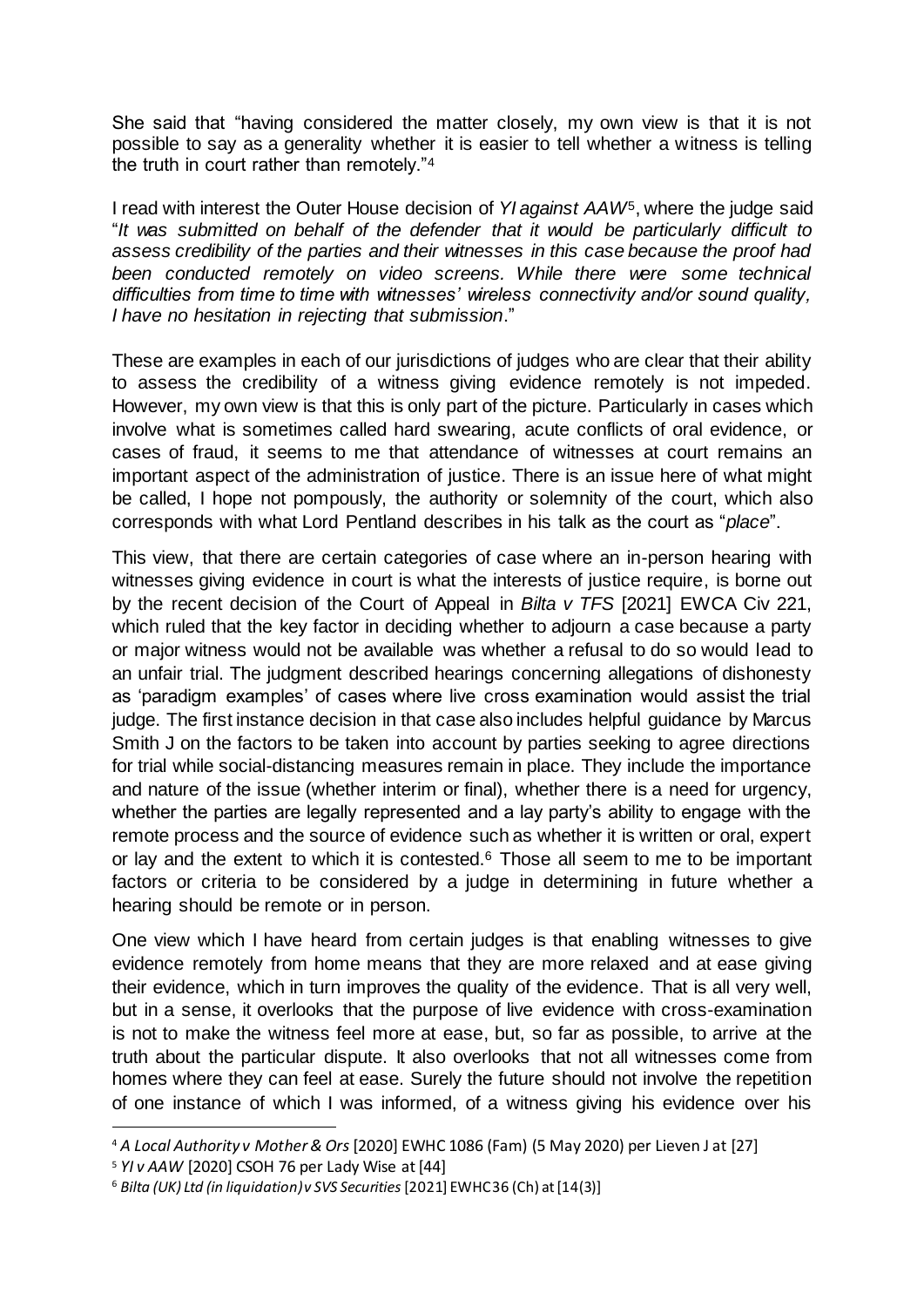mobile phone from the street, although no doubt that problem could be addressed by ensuring that evidence was given from a solicitors' office. It is important to have in mind that, although in one sense, a witness may find giving evidence in court somewhat daunting, the courtroom does provide a neutral location where the dispute can be heard and resolved.

Another dimension to what will undoubtedly be a continuing debate about whether witnesses should give evidence remotely is provided by what I have been told by counsel are greater difficulties in cross-examining witnesses effectively, particularly in document-heavy cases.

#### **Other hearings**

As well as cases that do not suit a remote hearing, it has become apparent that there are hearings that suit them well, and where a speedier less expensive format seems more proportionate. Generally speaking, these are the shorter preparatory and interim hearings that are often to an extent a collaborative exercise between parties, like directions hearings. It does seem distinctly possible that, going forward, the default position in short interlocutory hearings of, say, two hours or less, will be that they should be dealt with remotely, but I have been at pains to emphasise when discussing these matters with the judges for whom I am responsible that ultimately, the decision as to what form any hearing should take is one for the judge, albeit taking proper account of the representations of the parties and their lawyers. In other words it is a matter of judicial discretion.

The use of technology to conduct remote hearings has undoubtedly provided the B&PCs with some additional flexibility. It has opened the possibility of specialist judges 'sitting' outside London more easily and more swiftly, being able to deal with short applications and hearings that require a High Court Judge in circumstances where those High Court Judges who are out on circuit are not free.

One area where that is now being put to good effect is the extension of Intellectual Property Enterprise Court (IPEC) multi-track hearings to the seven B&PC centres outside London. The speedy resolution of disputes before that court relies on firm case management by one of a small pool of expert judges and a short timeframe between CMC and trial by a docketed judge. The ability to conduct even just the CMC remotely will mean that those often London-based judges are more likely to be able to hear cases that have been issued in one of the regional centres – probably Manchester or Newcastle – with the same level of service whilst allowing parties to have their dispute heard in a local court.

This ability to hear certain cases remotely supports the move away from Londoncentric business and property litigation which really began with the reforms to civil justice recommended by the report by the then Lord Justice Briggs some five years ago.

## **Taking stock**

Now that the end of restrictions is possibly in sight, we have breathing space in which to take stock of what has worked and what has not worked in the last year or so, which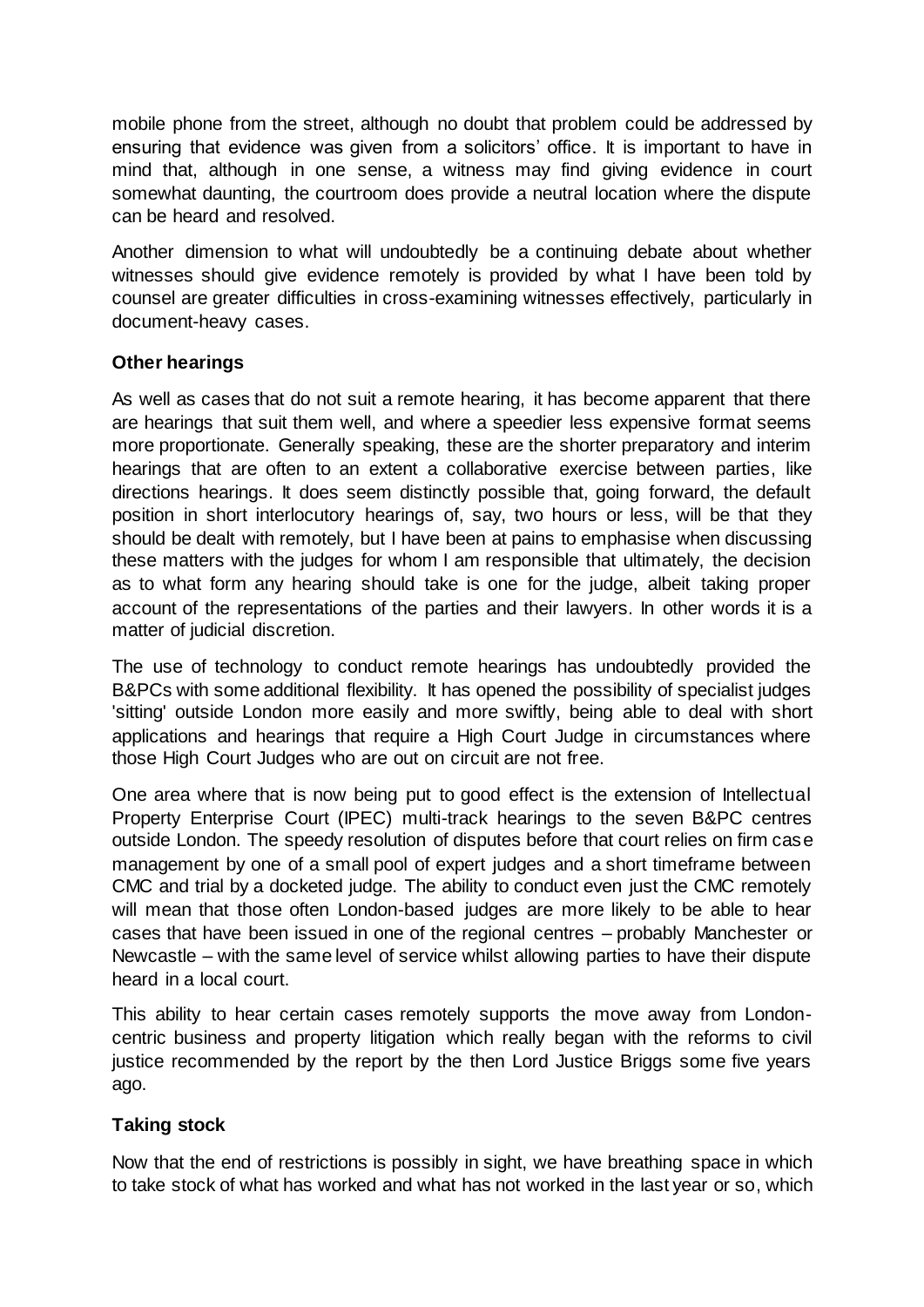should inform what we want from our court system in the future. My own view is that we must seize the good things that have come out of this terrible crisis – the efficiencies and the things that we have learnt to do better  $-$  and jettison the bad, including the erosion that working from home has caused to our perception of the work/life balance. There is no doubt that we have been offered an opportunity to do things differently, and we should grasp that firmly.

It is clear that we will not be returning to the position as it was in early 2020. For example, if the relevant provisions of the Police, Crime, Sentencing and Courts Bill, pass into law in England and Wales, there will be power for the temporary provisions in the Coronavirus Act that enabled the observation of remote hearings to be made permanent. I think this could only benefit the B&PCs and make them more competitive, as it would maintain the ability of clients and witnesses to participate in hearings remotely and enable the press and members of the public to observe hearings remotely. This would give the B&PCs an opportunity to build on the better elements of this method of resolving some disputes.

In looking at how we move forward, the experiences and opinions of all B&PC practitioners and regular court users should be actively sought and taken into account as part of this process, as we know that success relies upon cooperation.

#### **The authority of the court**

 $\overline{a}$ 

Returning to the point I was making a moment ago about the authority or solemnity of the court, in considering those parts of the new way of working we have used during the pandemic, that we wish to retain, we must not lose sight of the benefits of many of the formalities attached to the system based on hearings in courtrooms that has existed for so many years.

We have all experienced the informality that can creep in when we are conducting cases from our kitchen tables or studies. We have had to become tolerant of those interruptions: bad WiFi connections, rings on the doorbell, noises from others in our family or in my case the barking dog. Counsel taking instructions via WhatsApp and parties speaking more freely among themselves or litigants in person, perhaps feeling disinhibited and behaving less appropriately, $7$  or even on a more mundane level having to remind those who are not speaking to put themselves on mute to avoid feedback, can be distracting for the judge and participants.

Those informalities have been a small price to pay as we worked to keep the justice system operational and judges have been able to work with the assistance of practitioners who have an accrued sense of what is proper in a courtroom. However, as we start to think about the longer-term use of remote hearings, we need to guard against the unintended consequences of informality.

It seems to me that an element of formality in court proceedings is important, and serves to demonstrate the seriousness of the decisions being taken. Particularly in cases involving individuals and the economically disadvantaged, the outcome of a

<sup>7</sup> Report and recommendations "The impact of COVID-19 measures on the civil justice system" May 2020 para 6.21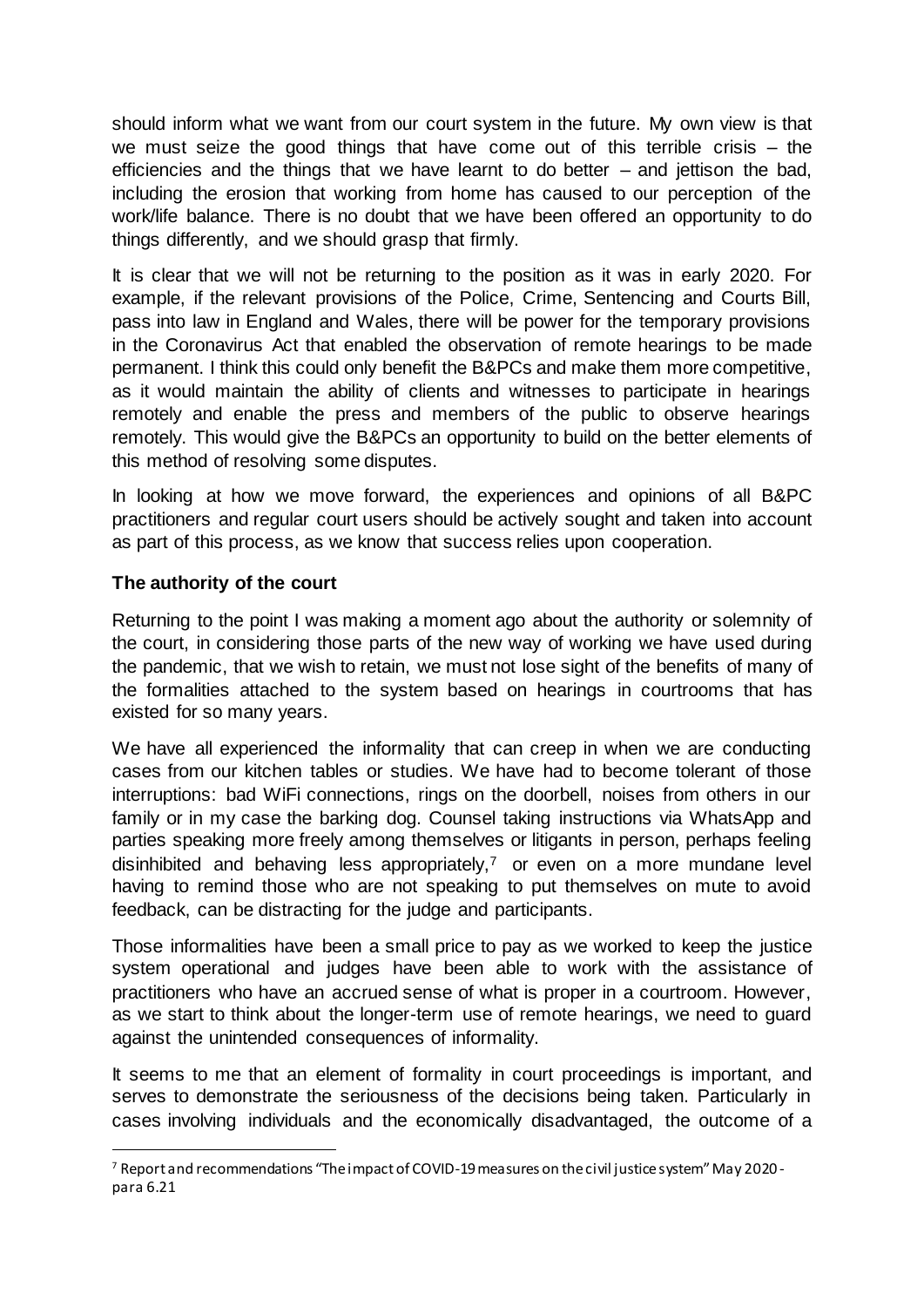hearing can, and frequently does, have life changing consequences. When the court is making a compulsory order, it is compelling someone to do something that they do not want to do, and the person who is subject to the order needs to understand the consequences of not complying with that order. I believe that the authority of the court needs to be maintained whilst ensuring that courts are neither inaccessible nor hostile to those who are infrequent users. Indeed, that authority is the way of ensuring fairness and justice, so that in hearings that are inevitably stressful with much at stake, all can be assured of courtesy, respect and, above all, a fair hearing – and the perception of a fair hearing - of their case.

How do we maintain formality and thus the authority of the court in a more flexible future system which will undoubtedly involve an element of remote or hybrid hearings? One important aspect of this as I see it is ensuring that we have robust and efficient technology. Advocates need to know that judges have access to enough screens to allow them to have the video and audio link and multiple documents open at the same time (a point made by the judge in *In re One Blackfriars*) and that judges will have access to sufficient bandwidth to be able to access the e-bundles with which we are provided. This is only one example of the way proper formality within remote or hybrid hearings might be achieved. What is clear is that, as we start to consider how to incorporate remote and hybrid hearings more permanently, the purpose and benefits of a degree of formality should be part of the discussion.

#### **Other unintended consequences**

 $\overline{a}$ 

We must be sensitive to the fact that technology has an exclusionary angle, particularly for litigants in person. Respondents to a Civil Justice Council Report on the impact of COVID19 measures in May 2020 cautioned against the use of remote hearings involving litigants in person as it risked undermining trust in the justice system, especially for those who still want their 'day in court'.<sup>8</sup> It would be interesting to know if their views have changed, a year later, with the wider use of remote hearings.

Speaking to B&PC judges who do conduct cases involving litigants in person, they often describe how litigants in person can struggle with the technology and are sometimes faced with a combination of inadequate technology and the daunting prospect of a court hearing which is unfamiliar territory. In such cases, the only fair way of proceeding may well be to have an in-person hearing.

One possible consequence of remote hearings which concerned both judges and practitioners at the outset of the pandemic when we embarked on remote hearings was the potential impact on the junior Bar who practice in the business and property field. The concern was that a solicitor who could conduct the advocacy remotely from the office would be much less likely to instruct a junior barrister than they would be if the hearing were in a court room, possibly in another city. From the feedback I have had recently from both the Chancery Bar Association and the Commercial Bar Association, it appears that the concern may have been unwarranted. Early indications

<sup>8</sup> Report and recommendations "The impact of COVID-19 measures on the civil justice system" May 2020 – paras 6.6, 6.22 and 8.7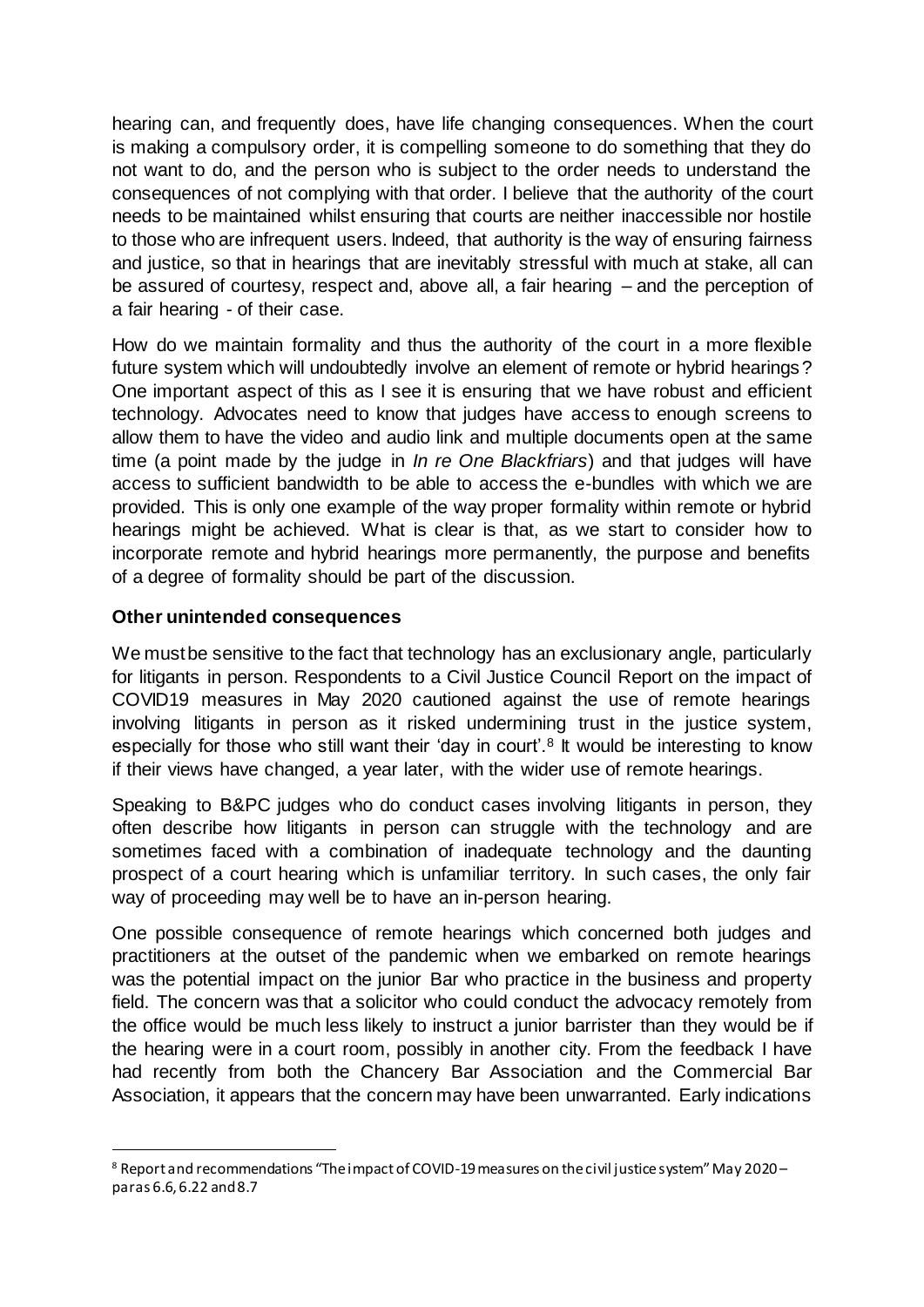have been that there has not been a downturn in work at the junior bar as a result of the pandemic.

However, there does remain a concern, not specifically pandemic related about how much advocacy junior barristers at the Chancery and Commercial bars are getting. It has become very much the norm, even in relatively straightforward case management conferences, to instruct leading counsel, so that junior counsel do not get the advocacy experience from interlocutory hearings which was available thirty years ago. If, like me, you consider that oral advocacy is an essential bulwark of our justice system, it is important to encourage the junior Bar, as they are the advocates of the future and thus an integral part of the justice system of the future.

Whilst there can be no question of judges dictating how parties wish to present their cases or by whom, in the Commercial Court at least the judges are encouraging parties and solicitors to use junior counsel more to do the advocacy in interlocutory hearings. Another way in which the B&PCs are able to help junior barristers, albeit not financially, and at the same time provide legal assistance to litigants in person is through the socalled CLIPS scheme under which in the Chancery Division interim applications court, junior barristers act pro bono for litigants in person. This gives the barristers advocacy experience, helps the litigants in person to present their case and also helps the judges to deal with matters more efficiently and fairly through having arguments presented cogently and clearly.

## **Open justice**

 $\overline{a}$ 

Looking forward, an important factor in relation to remote hearings is how to achieve open justice. This is an issue on which opinions differ. The judge in *Re One Blackfriars<sup>9</sup>* recorded that the remote hearing proved to be "more than a second-best work around in the face of the Covid 19 pandemic". His overall assessment was that not only were the inevitable challenges overcome by appropriate and mutually agreed adjustments on the part of counsel, the parties and court but that the trial was conducted more efficiently and far more conveniently as a fully remote trial. It was also more accessible to the public than it would have been had it taken place in a traditional court room in the Rolls Building.

On the other hand, the provision of access to remote hearings to members of the public from the comfort of their own homes can present challenges if that access is abused. It is important that access is only given on the same basis as would be the case if the persons in question were sitting in court. Thus, at the outset of every remote hearing the judge or the judge's clerk states expressly that unauthorised recording of the proceedings is a contempt of court. However there have been cases where abuse has arisen, with access to proceedings being given to persons abroad who have not complied with limitations imposed by the Court. We are all concerned that, whilst open justice is essential, remote and hybrid hearings should not lead to the court losing control over the proper conduct of its process.

<sup>9</sup> *Re One Blackfriars Ltd* [2021] EWHC 684 (Ch) (23 March 2021) per Deputy High Court Judge John Kimbell QC at [25]